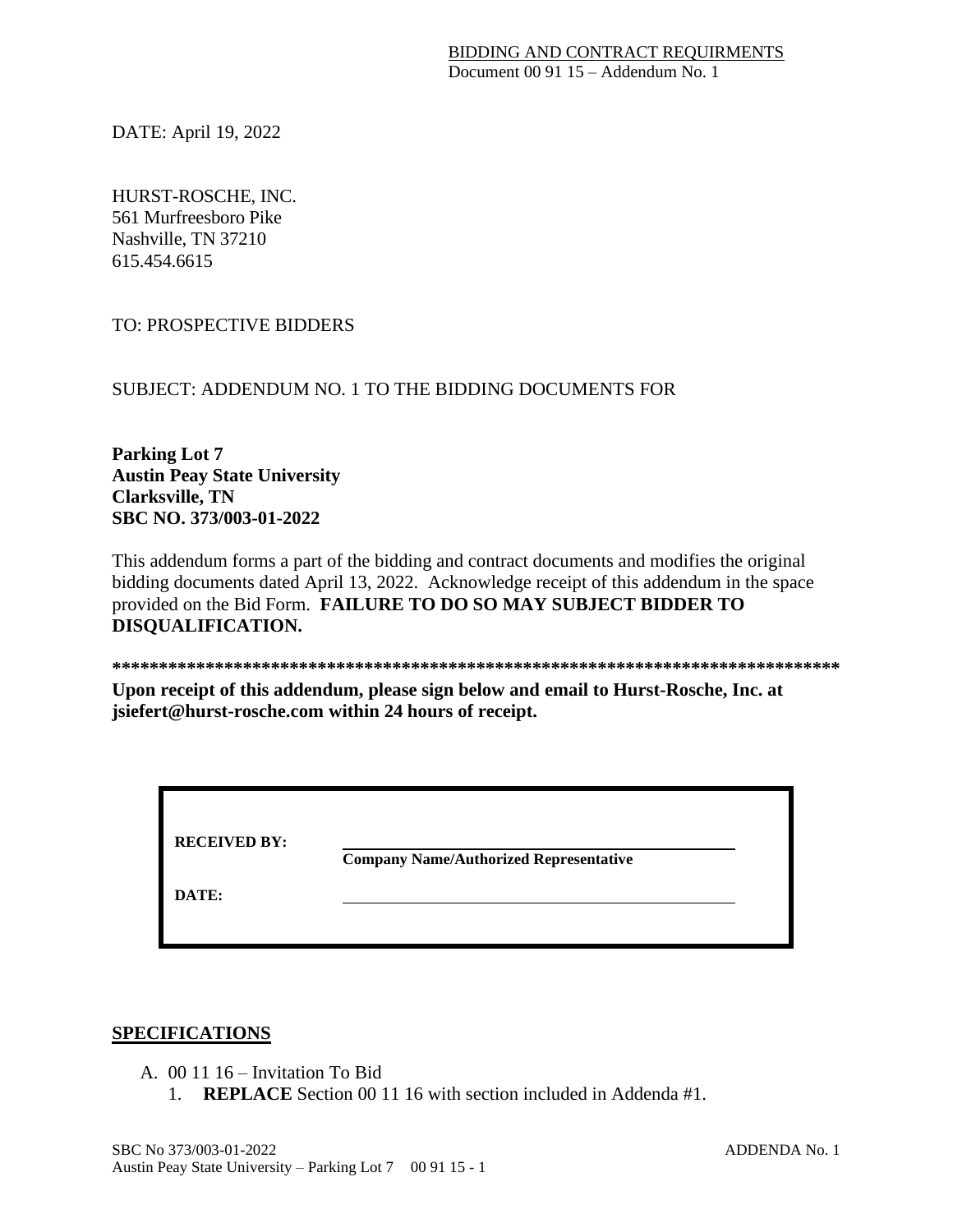This addendum **DOES** alter the previously published bid date of Thursday, May 5, 2022**.** The new bid opening date is **Tuesday, May 10, 2022 at 10:00 a.m.**

Sincerely,

# HURST-ROSCHE, INC.





04/30/2023 LICENSE EXPIRES

cc: All planholders